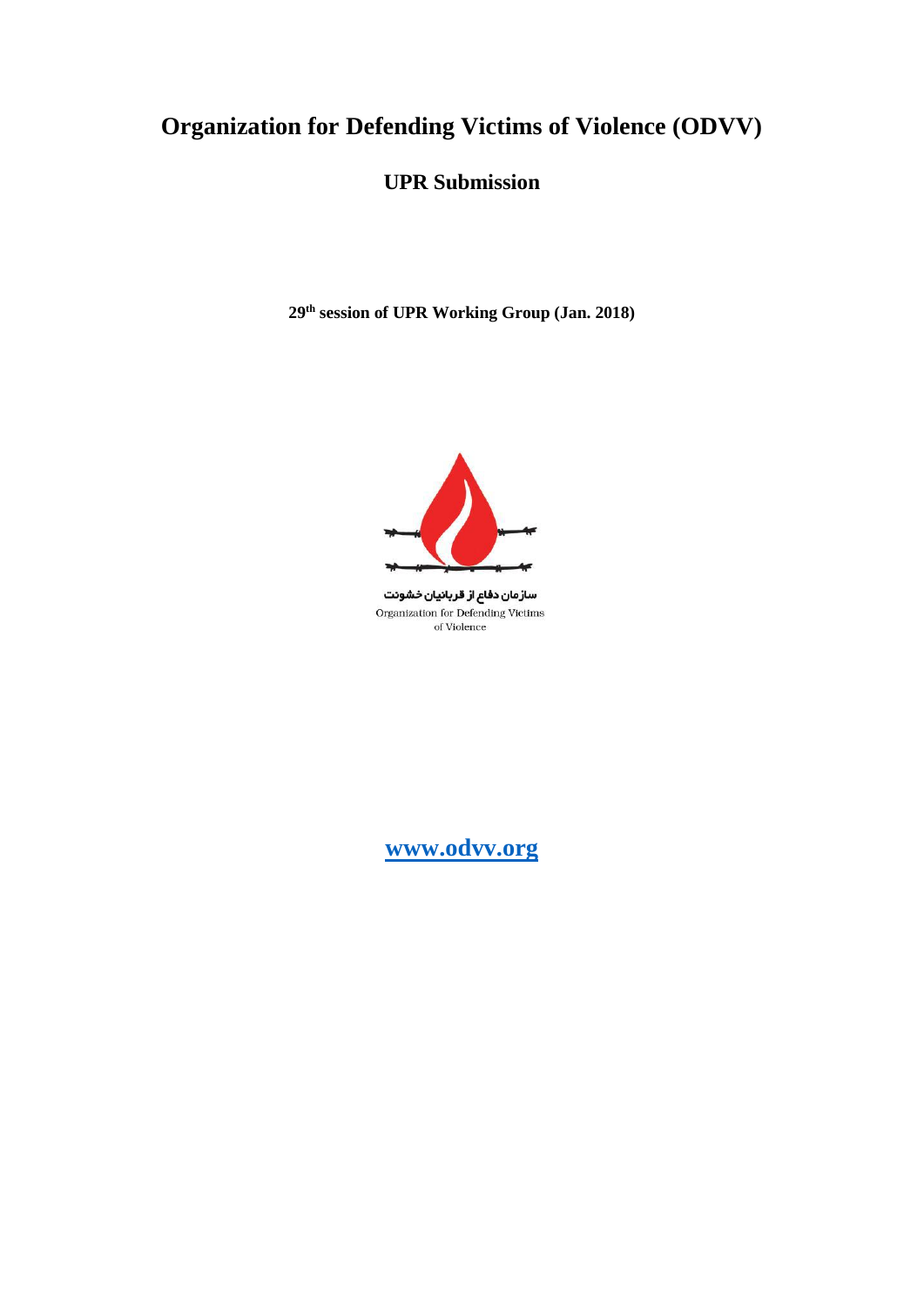#### **About ODVV**

- 1. The Organization for Defending Victims of Violence (ODVV) is a non-governmental, non-profit, non-partisan organization in Special Consultative Status to ECOSOC. ODVV was established in 1988 in Tehran and has been active in the field of human rights and humanitarian activities.
- 2. ODVV is also associated to the United Nations Department of Public Information (UNDPI), a participatory of the NGOs Coalition for an International Court (based in New York), and national coordinator of the Global March Against Child Labor (based in New Delhi). ODVV has cooperated with international organizations in a variety of issues and has working relations with many NGOs in Iran and around the globe.
- 3. ODVV is also a member of the International Organization against Small and Light Weapons, the UN Conference of Non-Governmental Organizations (CONGO), the International Movement for a Just World (JUST), AMAN Network of Rehabilitation Centers in the Middle East and North Africa and International Rehabilitation Council for Torture Victims (IRCT).
- 4. During the last 2 decades, we have done so many activities, mainly informative with regard to human rights and support of the victims of violence. Various human rights education courses, workshops, seminars, conferences have been held or co-held by ODVV for various sectors of society: civil society institutions and governmental organizations.
- 5. Other Activities:
	- Participation in UN Commission on Human Rights annual sessions, and the new Human Rights Council sessions in Geneva. Written and oral statements on various items of the agenda are issued by ODVV.
	- Internship for foreign students
	- Publication of different books and booklets on human rights such as Rights of the Child, Racism, Racial Discrimination and Xenophobia. Publication of Defenders Newsletter (English), human rights news and developments bulletin (Farsi), Rights of the Child bulletin (Farsi)
- Daily electronic human rights newsletter in English and Farsi.
- 6. As a NGO active in human rights, ODVV has collected documents and data, through published information in news websites, and is providing the following report on the human rights situation of the United Arab Emirates, with the aim of the improvement of the human rights situation.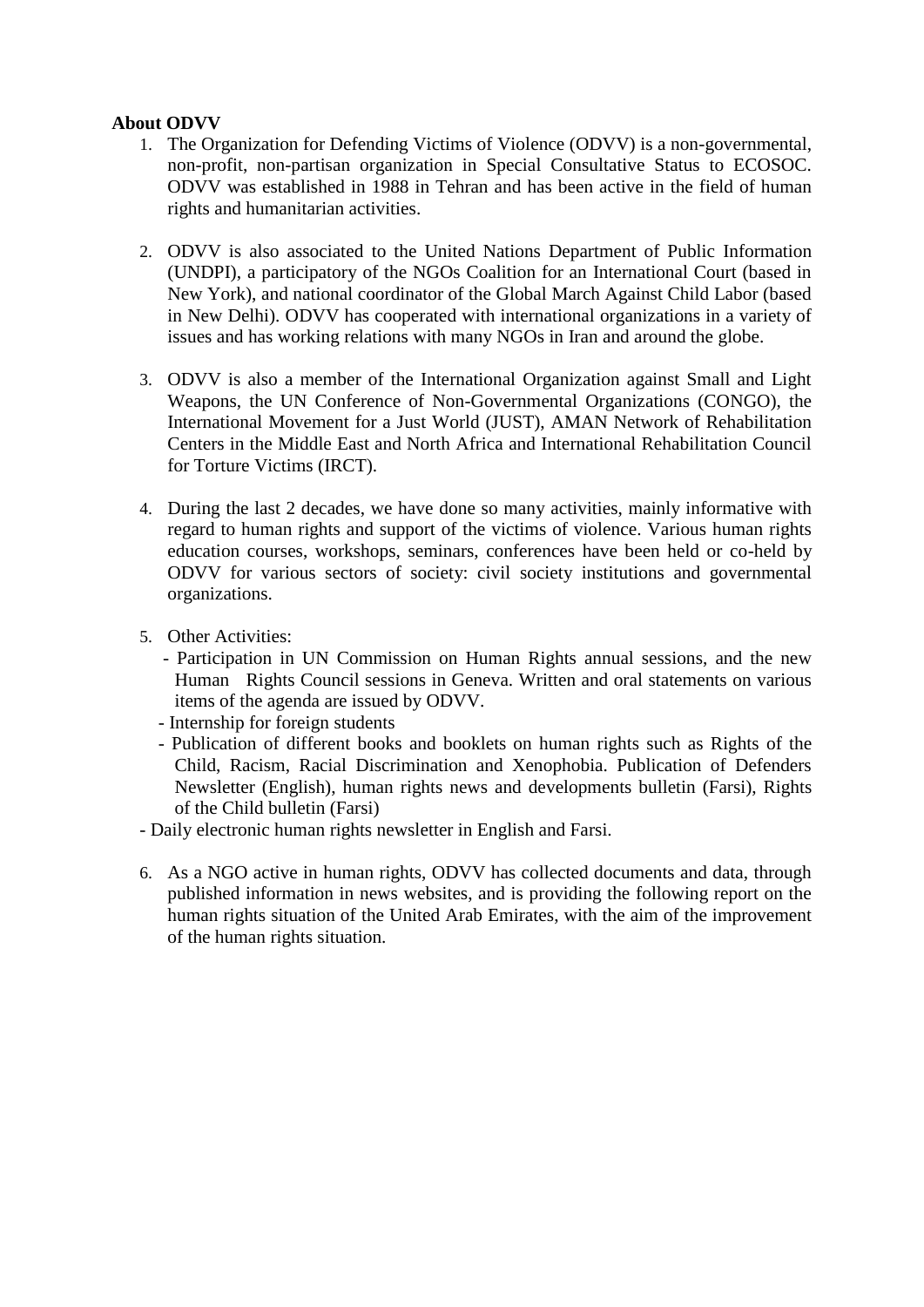## **1 – International Treaties**

- 7. In spite of the recommendations given to the UAE government in the previous 2 rounds of UPR, the country has not joined a number international human rights conventions and protocols. Including the following:
	- o International Covenant on Civil and Political Rights :1976
	- o Optional Protocol to the International Covenant on Civil and Political Rights :1976
	- o Second Optional Protocol to the International Covenant on Civil and Political Rights, aiming at the abolition of the death penalty :1991
	- o Second Optional Protocol to the International Covenant on Civil and Political Rights, aiming at the abolition of the death penalty :1991
	- o Optional Protocol to the Convention on the Elimination of All Forms of Discrimination against Women :2000
	- o Optional Protocol to the Convention against Torture and Other Cruel, Inhuman or Degrading Treatment or Punishment :2006
	- o Optional Protocol to the Convention on the Rights of the Child on the involvement of children in armed conflict :2002
	- o Optional Protocol to the Convention on the Rights of the Child on a communications procedure :2014
	- o International Convention on the Protection of the Rights of All Migrant Workers and Members of their Families :2003
	- o International Convention for the Protection of all Persons from Enforced Disappearance :  $2010<sup>1</sup>$
- 8. Also through accepting conventions such as the Geneva Refugees Convention and it's Additional Protocol, and the existence of common regional cultural and religious similarities with Iraqi and Syrian refugees, the UAE government, can be host to a portion of these refugees, in fulfilling its international humanitarian commitments. Therefore joining this Geneva Convention can be a solution for the facilitation of the entry of some refugees into the country.

#### THE HUMAN RIGHTS SITUATION ON THE GROUND

#### **2 – Freedom of Expression and Association**

9. Putting restrictions on the access to internet<sup>2</sup> the UAE government is preventing free exchange and flow of information.<sup>3</sup> Arresting a number of critics of internet access limitations, including a number of foreign nationals, in accordance with the Fight against IT Crimes Act (2012), the government is cracking down on some of its critics.<sup>4</sup>

10. Emirati academic Dr. Nasser Bin Ghaith held in incommunicado detention after transfer to maximum-security prison. On 30 March 2017, Bin Ghaith was transferred from Al-Sadr Prison to Al-Razeen Prison, which is a maximum security prison in the middle of the Abu

1

<sup>1</sup> .http://indicators.ohchr.og/

<sup>2</sup> .http://www.gc4hr.org/news/view/894

<sup>3</sup> .https://www.amnesty.org/ar/

<sup>4.</sup> Http://www.gc4hr.org/news/view/1193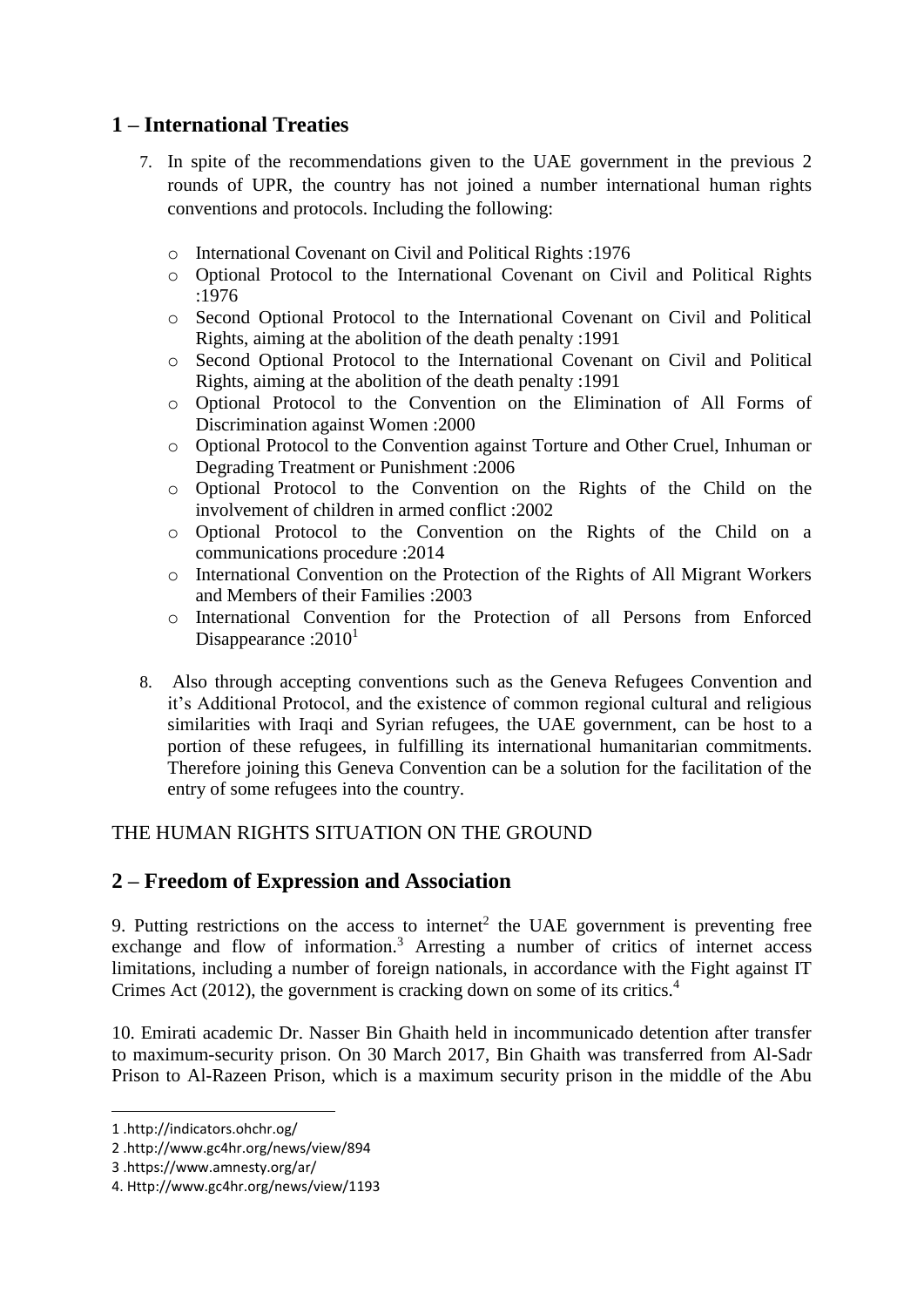Dhabi desert used to hold activists, government critics, and human rights defenders. He had been sentenced to 10 years' imprisonment, following a grossly unfair trial, the previous  $\langle$  day."<sup>5</sup>

#### **3 – Heavy Prison Terms for Human Rights Defenders**

11. Ahmed Mansoor, is a human rights defender facing charges that violate his right to freedom of expression. Mansoor, who received the prestigious Martin Ennals Award for Human Rights Defenders in 2015, has been in detention since 20 March 2017 facing speechrelated charges that include using social media websites to "publish false information that harms national unity." On 28 March, a group of United Nations (UN) [human rights](http://www.ohchr.org/EN/NewsEvents/Pages/DisplayNews.aspx?NewsID=21449&LangID=E)  [experts](http://www.ohchr.org/EN/NewsEvents/Pages/DisplayNews.aspx?NewsID=21449&LangID=E) called on the UAE government to release him immediately, describing his arrest as "a direct attack on the legitimate work of human rights defenders in the UAE."in the  $\cdot$  People<sup>6</sup> UAE [who speak about human rights abuses](https://www.amnesty.org/en/documents/mde25/0018/2014/en/) are at serious risk of arbitrary detention, imprisonment, and torture, and many are [serving long prison terms](http://www.gc4hr.org/news/view/1193) or have felt compelled to leave the country. Mansoor was the last remaining human rights defender in the UAE who had been able to criticise the authorities publicly.<sup>7</sup>

12. Mohammed Abdul Razzaq Al-Siddiq is currently serving a ten-year sentence handed down at the UAE 94 trial. The notorious trial, which began in 2013, failed to meet minimum international fair trial standards and has been widely condemned by human rights organisations and UN human rights bodies.<sup>8</sup> In 2011, his citizenship was arbitrarily revoked after he signed a petition to the ruler of the UAE calling for legislative reforms to ensure a fair election of the National Council. On 25 March 2012, he was arrested and detained following postings he made on *Twitter* criticising parts of a speech given by the Governor of Sharjah.<sup>9</sup>

# **4. Revoking Citizenship**

13. United Arab Emirates (UAE) authorities have revoked the citizenship of the children of a detained human rights defender who is one of the people tried in UAE94, **Mohammed Abdul Razzaq Al-Siddiq,** leaving them stateless and with no proof of identity.<sup>10</sup>

14. The targeting of his family members is a gross injustice and a direct result of the exercise of his right to freedom of expression. This is not the first time that family members of the UAE94 have been targeted. On 15 February 2015, for example, sisters of Dr **Issa Al-Suwaidi** were subjected to enforced disappearance and not released until May.<sup>11</sup>

15. Dozens of the activists, including prominent human rights defenders, judges, academics, and student leaders, had peacefully called for greater rights and freedoms, including the right to vote in parliamentary elections, before their arrests. They include prominent human rights lawyers Dr. **Mohammed Al-Roken** and Dr. **Mohammed Al-Mansoori, Judge Mohammed** 

<sup>5</sup> .http://www.gc4hr.org/news/view/1590

<sup>6</sup> .http://www.gc4hr.org/news/view/1193

<sup>7.</sup> https://www.hrw.org/news/2017/04/20/uae-free-prominent-rights-defender

<sup>8</sup> http://icfuae.org.uk/news/alarm-bells-raised-over-revocation-3-emiratis-citizenship

<sup>9</sup> .http://www.gc4hr.org/news/view/1193

<sup>10.</sup>http://www.gc4hr.org/news/view/1199

<sup>11.</sup> http://www.gc4hr.org/news/view/1199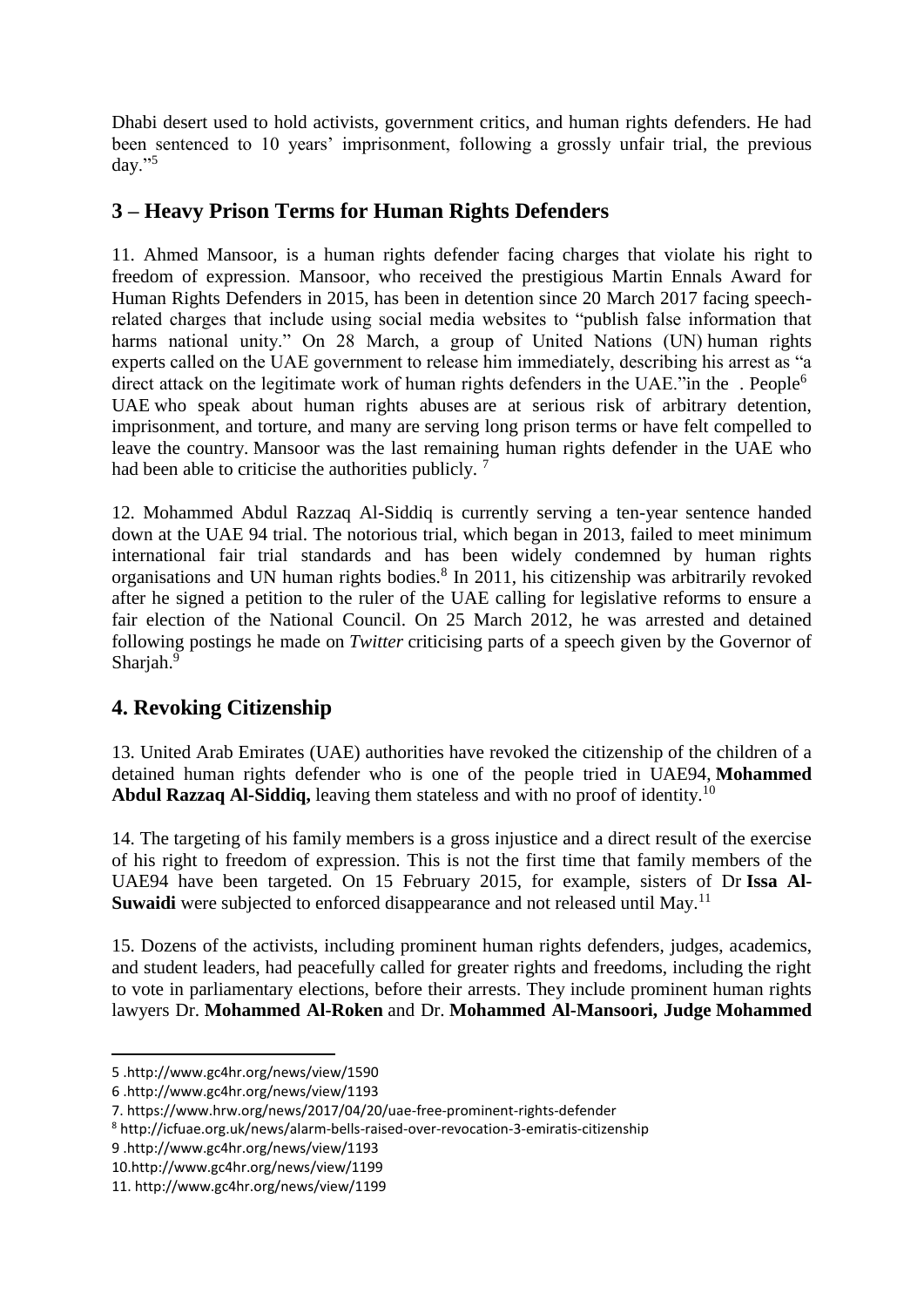**Saeed Al-Abdouli,** student leader **Abdulla Al-Hajri,** student and blogger **Khalifa Al-Nuaimi**, blogger and former teacher **Saleh Mohammed Al-Dhufairi**, and senior member of the Ras Al-Khaimah ruling family Dr. Sultan Kayed Mohammed Al-Qassimi.<sup>12</sup>

## **5 – Forced Disappearances and Arbitrary Detentions**

16. Dozens of people have disappeared in the UAE, including non-Emirati individuals, and spent months in secret detention without any judicial process and without any information about them.<sup>13</sup> These individuals have also been subject to torture and ill treatment. University professor and economy expert, Nasser Bin Ghaith, had disappeared from August 2015 to April 2016, his torture was raised in his trial, but the judge did not follow up the matter, and his case was sent to the appeals court.<sup>14</sup>

# **6 – Torture and Mistreatment of Detainees**

17. At the Report of the Special Rapporteur on torture and other cruel, inhuman or degrading treatment or punishment published on 27 February-24 March 2017 ،The Special Rapporteur regretted that the Government of UAE did not, in its reply, outline any measures taken to protect the physical and psychological integrity of Mr. Ghaith. Hence, the Special Rapporteur found that the Government did not sufficiently address the concerns, legal obligations, and questions raised in the initial communication, prompting him to infer that the Government failed to fully and expeditiously cooperate with the mandate issued by the Human Rights Council in its resolution.<sup>15</sup>

# **7 – Migrant Workers Rights**

18. "Discriminatory treatment by criminal courts, in particular of migrant women who are not provided with interpretation services and quality legal aid, leads to disproportionately severe sentences and seems to be a persistent problem in the United Arab Emirates. The Kafala custom essentially creates a form of slavery, as protections do not exist for the workers. No Avenue exists for them to dispute the terms of the employment contracts or hold their employers accountable for breach. When domestic workers do want to leave their employers, options are limited. Domestic workers must request permission to leave, even from abusive employers. Many workers try to escape their employers, but, if caught, they could be returned, where they will face more abuse.<sup>16</sup>

# **8 – Environmental Rights**

19. The observation and protection of the marine environment and protection of species diversity are necessary for a better tomorrow for future generations. According to various

<sup>12.</sup> http://www.gc4hr.org/news/view/1199

<sup>13.</sup> https://www.amnesty.org/ar/donate-amnesty/

<sup>14.</sup> https://www.amnesty.rog/ar/countries/

<sup>15.</sup> https://documents-dds-ny.un.org/doc/UNDOC/GEN/G17/045/66/PDF/G1704566.pdf?OpenElement

<sup>16.</sup> http://hrbrief.org/2016/11/culture-slavery-domestic-workers-united-arab-emirates/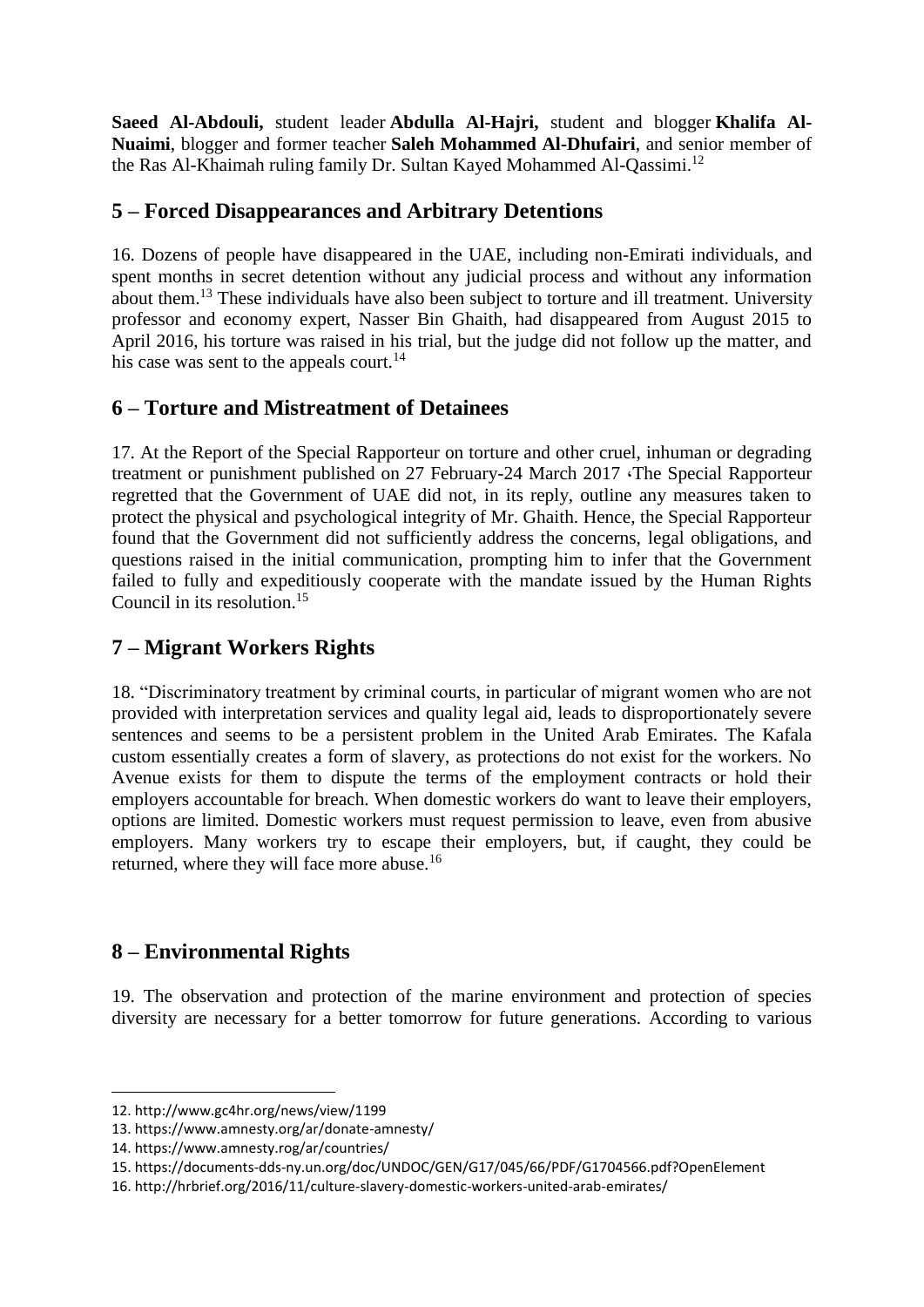international marine habitat conventions, all governments are committed to observe this right. $17$ 

20. Man-made islands<sup>18</sup> and the UAE's construction work without enough attention to the protection of species diversity and the environment have damaged the Persian Gulf, and will bring dangerous consequences<sup>19</sup> for future generations.<sup>20</sup>

21. According to research conducted by the Geological Survey, Satellite studies of different years show that since 2001 the United Arab Emirates have attempted to build artificial islands to develop the tourism industry and attract foreign investment, regardless of its negative effects on the region. $2<sup>1</sup>$ 

22. According to the organization "by comparing satellite images at multiple time periods changes on the shores of the emirate are clearly evident as a result of constructions leading to a change of the ecosystem and death of the coral."<sup>22</sup>

23. Impacts of coastal change and the construction of artificial islands in the Persian Gulf on the natural cycle of water, waves and sea currents, ecosystems and aquatic resources, destruction of coral, change of various environmental – biological, marine, oceanographic and geological impacts, have all been studied. $^{23}$ 

24. The most disastrous environmental impacts are as follows:

25. Environmental threat to the security of migrating birds and other creature living in uninhabited islands of Persian Gulf

26. Destruction of live coral cover as one of the important potentials of bioaccumulation in Persian Gulf.

27. Change of natural flow of water which causes discomfort in the natural characteristics of Persian Gulf.

28. Destruction of natural seabed and the natural structure of the Persian Gulf.

29. Disposal of different types of waste materials and phosphoric pollutants etc. inside Persian Gulf.

30. Destruction of one of the most precious marine ecosystems in the world by ruining the aquatic habitat of 400 to 450 fish species and 300-400 other sea animals, including sea turtles.

<sup>17.</sup> https://www.epa.gov/international-cooperation/protecting-marine-environment

<sup>18.</sup> http://www.colorado.edu/law/sites/default/files/GAGAIN%20\_correctedv2\_.pdf

<sup>19.</sup> Journal of Politics and Law; Vol. 10, No. 2; 2017 ISSN 1913-9047 E-ISSN 1913-9055 Published by Canadian Center of Science and Education

<sup>20.</sup> https://www.greenprophet.com/2009/06/world-islands-dubai/

<sup>21.</sup>http://www.lboro.ac.uk/gawc/rb/rb110.html

<sup>22.</sup> Journal of Politics and Law; Vol. 10, No. 2; 2017 ISSN 1913-9047 E-ISSN 1913-9055 Published by Canadian Center of Science and Education

<sup>23.</sup> Managing the growing impacts of development on fragile costal and marine ecosystems: lessens from the Gulf, UNU-INWEH, Hamilton, ON, Canada, United Nations University, 2011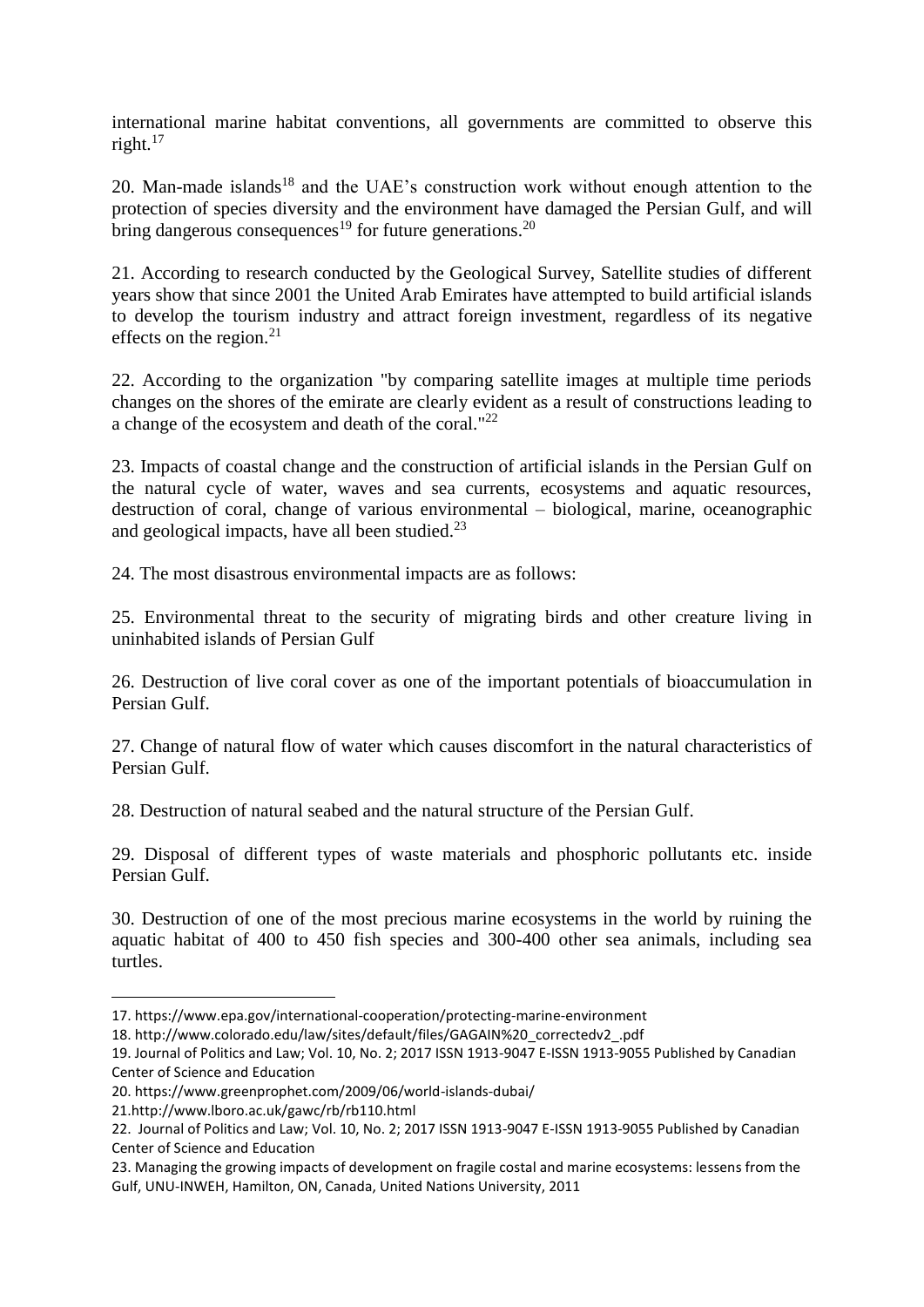31. Climatic and environmental effects of changing several parts of sea to dry lands, lowering specific heat capacity of the region, growth of aridity, increase of sand storms, which altogether affect the quality of economic and social life of people especially those who live in the South East of the Islamic Republic of Iran.<sup>24</sup>

#### **9- Recommendations**

1

The ODVV recommends the UAE government to:

32. Ratify 1951 Convention relating to the Status of Refugees and the 1967 Protocol.<sup>25</sup>

33. Respect its international human rights obligations and act on the [recommendations](http://daccess-dds-ny.un.org/doc/UNDOC/GEN/G14/131/83/PDF/G1413183.pdf?OpenElement) from United Nations human rights experts to release activists sentenced to unfair trial.

34. End its continuing use of harassment, arbitrary detention, enforced disappearance, torture and other ill-treatment, and unfair trials against activists, human rights defenders and those critical of the authorities, and its use of national security as a pretext to crackdown on peaceful activism and to stifle calls for reform.

35. Stop revoking nationality as a punishment.

36. Release all human rights defenders who are detained as a result of their human rights work.

37. Guarantee the safety and security of all family members of human rights defenders.

38. Guarantee that all human rights defenders in the UAE are able to carry out their legitimate human rights activities without fear of reprisals and free of all restrictions including judicial harassment.

39. Extend the labor law reforms to cover migrant domestic workers. The state must implement an appropriate system through which these workers can speak over the nature of their employment.

40. STOP building artificial islands which negatively affect the Persian Gulf environment.

41. Take steps to join the following conventions and protocols: International Covenant on Civil and Political Rights: 1976; Optional Protocol to the International Covenant on Civil and Political Rights: 1976; Second Optional Protocol to the International Covenant on Civil and Political Rights, aiming at the abolition of the death penalty: 1991; Optional Protocol to the Convention on the Elimination of All Forms of Discrimination against Women: 2000; Optional Protocol to the Convention against Torture and Other Cruel, Inhuman or Degrading Treatment or Punishment: 2006; Optional Protocol to the Convention on the Rights of the Child on the involvement of children in armed conflict: 2002; Optional Protocol to the Convention on the Rights of the Child on a communications procedure: 2014; International

<sup>24.</sup> Journal of Politics and Law; Vol. 10, No. 2; 2017 ISSN 1913-9047 E-ISSN 1913-9055 Published by Canadian Center of Science and Education

<sup>25.</sup> http://www.unhcr.org/protection/basic/3b73b0d63/states-parties-1951-convention-its-1967 protocol.html